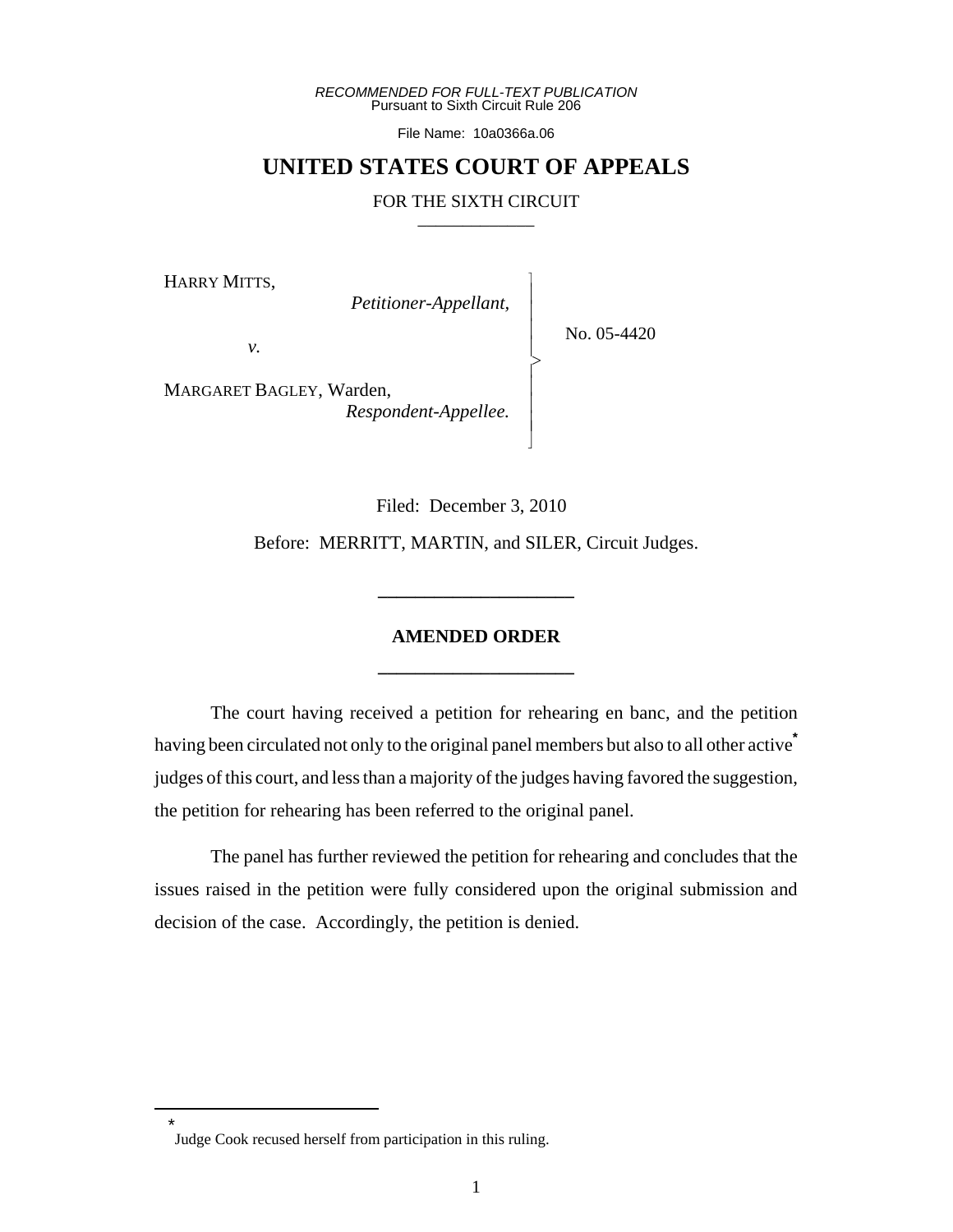. . .

SUTTON, Circuit Judge, with whom KETHLEDGE, Circuit Judge, joins, concurring. This en banc petition illustrates a tension that occasionally arises on the courts of appeals between two objectives: (1) deciding cases correctly and (2) delegating to panels of three the authority to decide cases on behalf of the full court.

1. With all respect to the panel majority, this case was not decided correctly. At issue was the validity of the following Ohio jury instruction given at the penalty phase of a capital case:

[Y]ou must determine beyond a reasonable doubt whether the aggravating circumstances, which the defendant, Harry D. Mitts, Jr., was found guilty of committing in the separate counts, are sufficient to outweigh the mitigating factors you find are present in this case.

When all 12 members of the jury find by proof beyond a reasonable doubt that the aggravating circumstances in each separate count with which Harry D. Mitts, Jr., has been found guilty of committing outweigh the mitigating factors, if any, then you must return such finding to the Court.

I instruct you as a matter of law that if you make such a finding, then you must recommend to the Court that the sentence of death be imposed on the defendant Harry D. Mitts, Jr.

On the other hand, [if] after considering all the relevant evidence raised at trial, the evidence and testimony received at this hearing and the arguments of counsel, you find that the state of Ohio failed to prove beyond a reasonable doubt that the aggravating circumstances with which the defendant Harry D. Mitts, Jr., was found guilty of committing outweigh the mitigating factors, you will then proceed to determine which of two possible life imprisonment sentences to recommend to the Court.

*Beck v. Alabama*, 447 U.S. 625 (1980), does not invalidate this instruction. *Beck* faulted Alabama for declining to give the jury a lesser-included option at the *guilt* phase of a capital trial—for "not permitt[ing]" a jury "to consider a verdict of guilt of a lesser included non-capital offense," even "when the evidence would have supported such a verdict." *Id.* at 627. By "fail[ing] to give the jury the 'third option' of convicting on a lesser included offense," *id.* at 637, and leaving the jury only with "the choice of either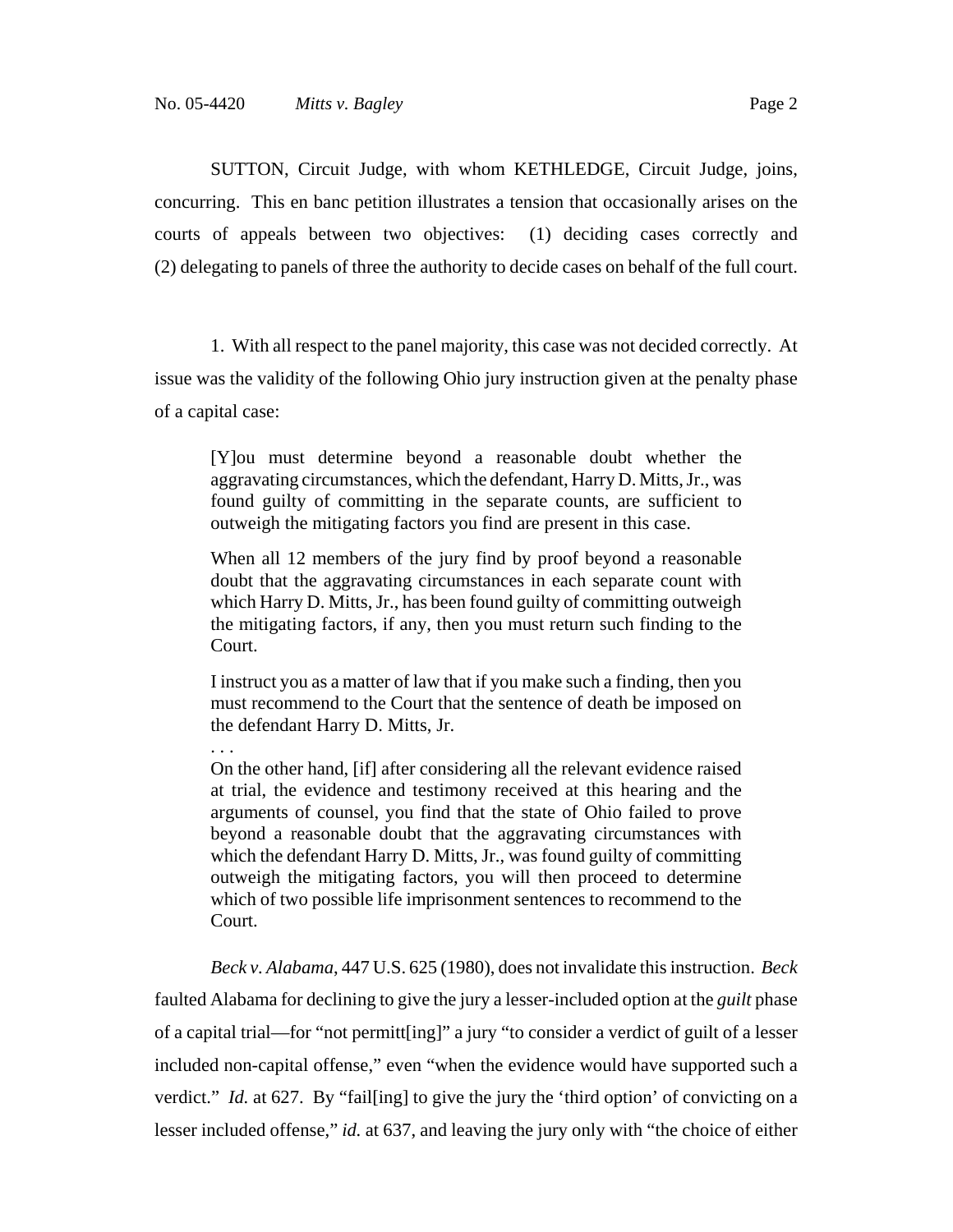convicting the defendant of the capital crime, in which case it is required to impose the death penalty, or acquitting him, thus allowing him to escape all penalties for his alleged participation in the crime," *id*. at 628–29, Alabama violated due process because it "enhance[d] the risk of an unwarranted conviction," *id.* at 637–38, and "interject[ed] irrelevant considerations" into the guilt determination, *id.* at 642.

No such problem arises at the *penalty* phase of a capital trial. If an Ohio jury convicts a defendant of a capital offense, the jury instructions, as one might expect, give the jury two general options: life or death. This approach leaves no risk of an "unwarranted *conviction*," 447 U.S. at 638 (emphasis added), or any risk that the jury will take into account considerations that are "irrelevant" to guilt, such as letting the jury's view of whether death or life is appropriate factor into its guilt or innocence determination, *id.* at 640, 642.By the penalty stage in the case, no such concerns exist. I thus agree with Judge Siler that *Beck* does not apply. *Mitts v. Bagley*, 620 F.3d 650, 664 (6th Cir. 2010) (Siler, J., concurring in part and dissenting in part).

Don't take our word for it, however. Read *Beck*, which distinguished other decisions on this ground. Explaining the difference between the Alabama statute and the Georgia-post-*Furman* statute upheld in *Gregg v. Georgia*, 428 U.S. 153 (1976), *Beck* says: "Under a statute like Georgia's, where guilt is determined *separately* from punishment, there is little risk that the jury will use its power to decide guilt to make a *de facto* punishment decision." 447 U.S. at 641 n.17 (emphasis added).

Even if we focus only on the penalty phase of the trial, Mitts complains that the instructions "require the jury as a first step, before considering mercy, to make a decision" about whether to recommend a death sentence. *Mitts*, 620 F.3d at 657. That is not a fair reading of the instructions, however, which ask two questions: whether to recommend a death sentence because the aggravating factors outweigh the mitigating factors or whether, "[o]n the other hand," to recommend one of two types of jail sentences because the aggravating factors do not outweigh the mitigating factors. Even if this were not the case, it would not help Mitts. *Kansas v. Marsh* allowed a State, unlike Ohio, to require a jury to return a death sentence if the jury found the mitigating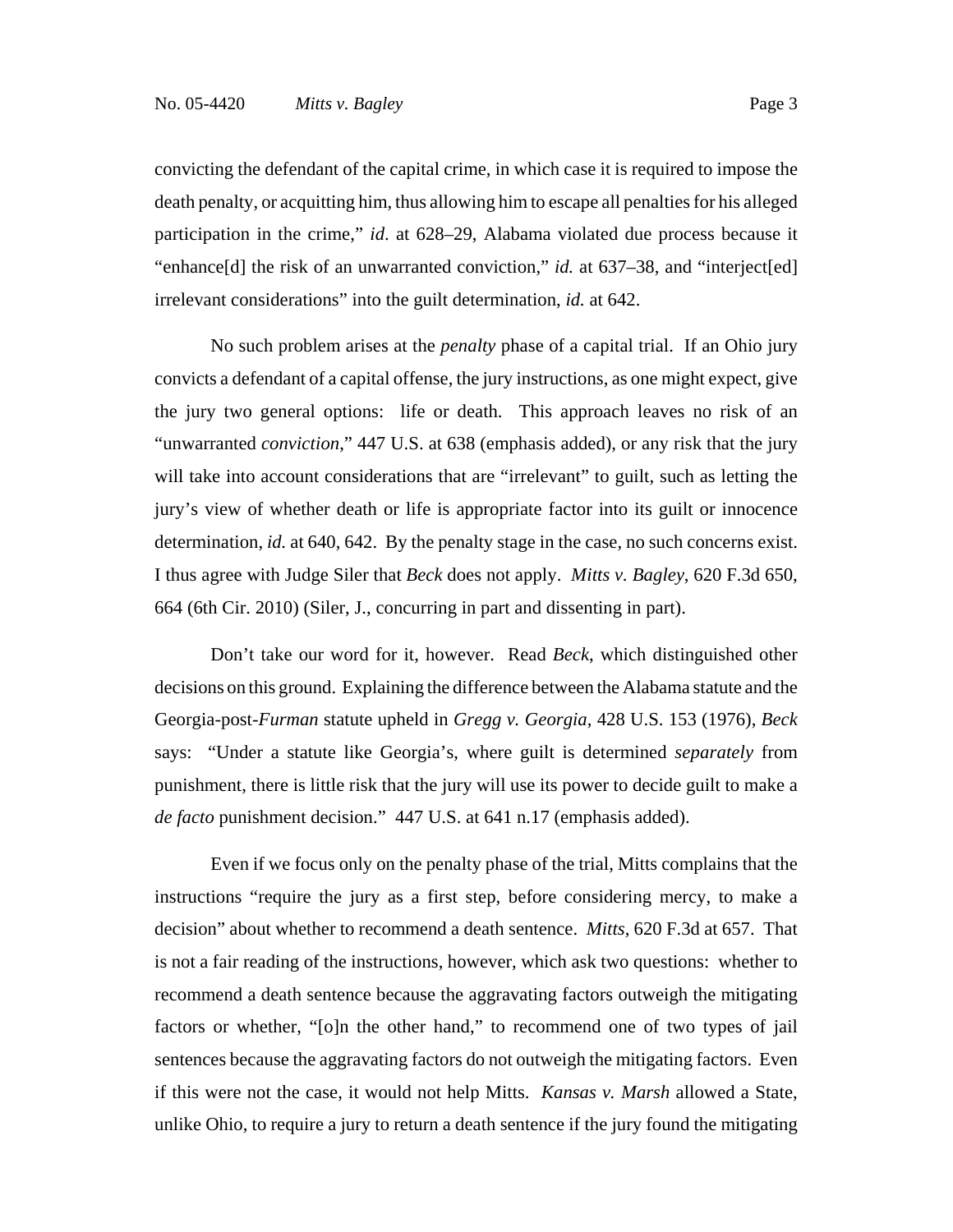factors did not outweigh the aggravating factors. 548 U.S. 163, 171 (2008) ("So long as the sentencer is not precluded from considering relevant mitigating evidence, a capital sentencing statute cannot be said to impermissibly, much less automatically, impose death.").

One cannot sidestep these conclusions with labels, by calling the Ohio instruction an "acquittal-first" jury instruction, Mitts Opposition to Rehearing En Banc at 2, or by stamping "mandatory death penalty instruction" on the Ohio instruction, *Mitts*, 620 F.3d at 655. That is wordsmanship. As the terms of the instruction show, it was not an "acquittal-first" instruction. The jury received the instruction at the penalty phase of the case, only after it had an opportunity to acquit the defendant and only after it chose not to do so under a different set of instructions. Nor was it a "mandatory death penalty instruction." A penalty-phase instruction that presents two options to the jury—either that the aggravating factors outweigh the mitigating factors (warranting a death-penalty recommendation) or, "on the other hand," that the mitigating factors outweigh the aggravating factors (warranting a life sentence or less)—no more mandates death than it mandates life.

A proper reading of *Beck*, however, is not Mitts' only problem. This habeas petition was filed after the Antiterrorism and Effective Death Penalty Act became law. Pub. L. No. 104-132, 110 Stat. 1214 (1996). Both parties, as well as all four Article III judges who have reviewed this case, agree that the AEDPA standard of review applies, a requirement that lengthens and steepens Mitts' climb. It is difficult enough to say that *Beck*, a case about guilt-phase jury instructions and lesser-included offenses, applies to a penalty-phase jury instruction that has nothing to do with lesser-included offenses and convictions. But for Mitts to say that this instruction was "contrary to, or involved an unreasonable application of, clearly established Federal law, as determined by the Supreme Court," 28 U.S.C. § 2254(d)(1), gives a bad name to the inventive mind. At a minimum, it is reasonable to conclude that *Beck* does not apply to a penalty-phase jury instruction, where the possibility of an "unwarranted conviction," 447 U.S. at 638, does not exist.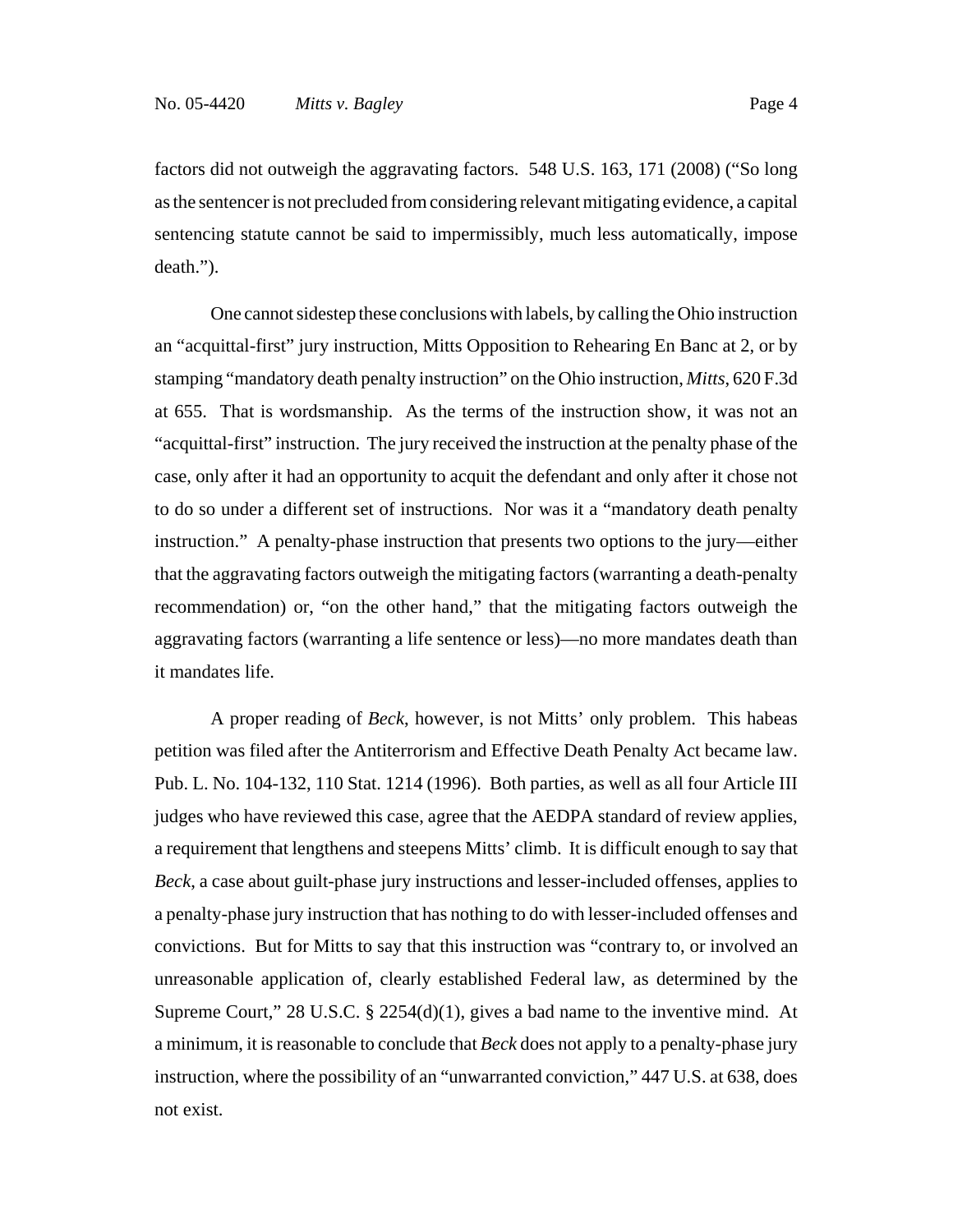One final straw: a 2010 decision of the Supreme Court *upholds* this instruction in the face of the same argument. At issue in *Smith v. Spisak*, 130 S. Ct. 676 (2010), was the following jury instruction, which in all relevant particulars mirrors the *Mitts* jury instruction:

[Y]ou, the trial jury, must consider all of the relevant evidence raised at trial, the evidence and testimony received in this hearing and the arguments of counsel. From this you must determine whether, beyond a reasonable doubt, the aggravating circumstances, which [Spisak] has been found guilty of committing in the separate counts are sufficient to outweigh the mitigating factors present in this case.

If all twelve members of the jury find by proof beyond a reasonable doubt that the aggravating circumstance in each separate count outweighs the mitigating factors, then you must return that finding to the Court.

..... On the other hand, if after considering all of the relevant evidence raised at trial, the evidence and the testimony received at this hearing and the arguments of counsel, you find that the State failed to prove beyond a reasonable doubt that the aggravating circumstances which [Spisak] has been found guilty of committing in the separate counts outweigh the mitigating factors, you will then proceed to determine which of two possible life imprisonment sentences to recommend to the Court.

Spisak first challenged this instruction on the ground that it "required the jury to consider in mitigation *only* those factors that the jury *unanimously* found to be mitigating," allegedly in violation of *Mills v. Maryland*, 486 U.S. 367 (1988). *Spisak*, 130 S. Ct. at 680. Because the instructions "focused only on the overall balancing question," not on whether "the jury must determine the existence of each individual mitigating factor unanimously," the Court held that these instructions did not "clearly" violate *Mills*. *Id.* at 684.

The Court then rejected the Sixth Circuit's invalidation of the jury instruction on an alternative ground, the same ground presented here. Speaking for eight Justices, Justice Breyer said:

We add that the Court of Appeals found the jury instructions unconstitutional for an additional reason, that the instructions "require[d] the jury to unanimously reject a death sentence before considering other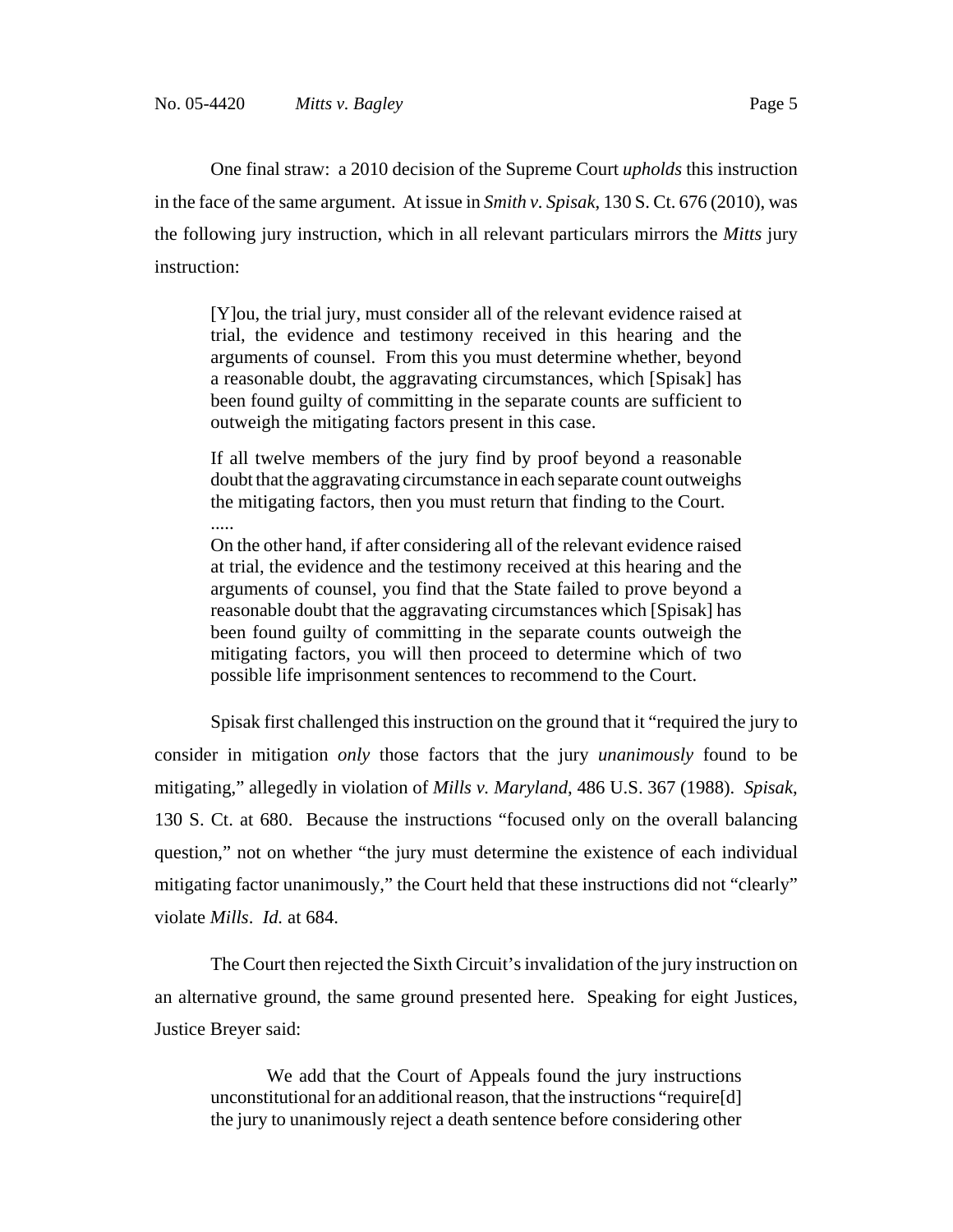sentencing alternatives." 465 F.3d at 709 (citing *Maples v. Coyle*, 171 F.3d 408, 416-17 (CA6 1999)). We have not, however, previously held jury instructions unconstitutional for this reason. *Mills* says nothing about the matter. Neither the parties nor the courts below referred to *Beck v. Alabama*, 447 U.S. 625 (1980), or identified any other precedent from this Court setting forth this rule. Cf*. Jones v. United States*, 527 U.S. 373, 379-384 (1999) (rejecting an arguably analogous claim). But see *post*, at 688–93 (Stevens, J., concurring in judgment). Whatever the legal merits of the rule or the underlying verdict forms in this case were we to consider them on direct appeal, the jury instructions at Spisak's trial were not contrary to "clearly established Federal law." 28 U.S.C.  $§$  2254(d)(1).

#### 130 S. Ct. at 684.

At least three relevant points emerge from this feature of *Spisak*, all problematic for Mitts. One, *Spisak* considered the ground on which the panel relied here. Just as *Spisak* considered whether it is improper for an instruction to "require[] the jury to unanimously reject a death sentence before considering other sentencing alternatives," 130 S. Ct. at 684, the *Mitts* panel considered whether it is improper for an instruction to say that the jury "must . . . address[] first" a death sentence "before consideration is given to life imprisonment," 620 F.3d at 652. Two, *Spisak* found no support for the argument. "We have not," the Court held, "previously held jury instructions unconstitutional for this reason." 130 S. Ct. at 684. Three, invoking AEDPA, *Spisak* concluded: "Whatever the legal merits of the rule or the underlying verdict forms in this case were we to consider them on direct appeal, the jury instructions at Spisak's trial were not contrary to 'clearly established Federal law.'" *Id.*

That Justice Stevens concurred separately in the judgment, concluding that this jury instruction violates *Beck* but finding the error harmless, undermines rather than aids Mitts' argument. As the above quotation and its citation to Justice Stevens' concurrence establishes, the eight-member majority in *Spisak* found no support for Justice Stevens' reading of the *Beck* rule ("We have not, however, previously held jury instructions unconstitutional for this reason."), and held that this reading did not provide a basis for relief ("Whatever the legal merits of the rule . . . were we to consider them on direct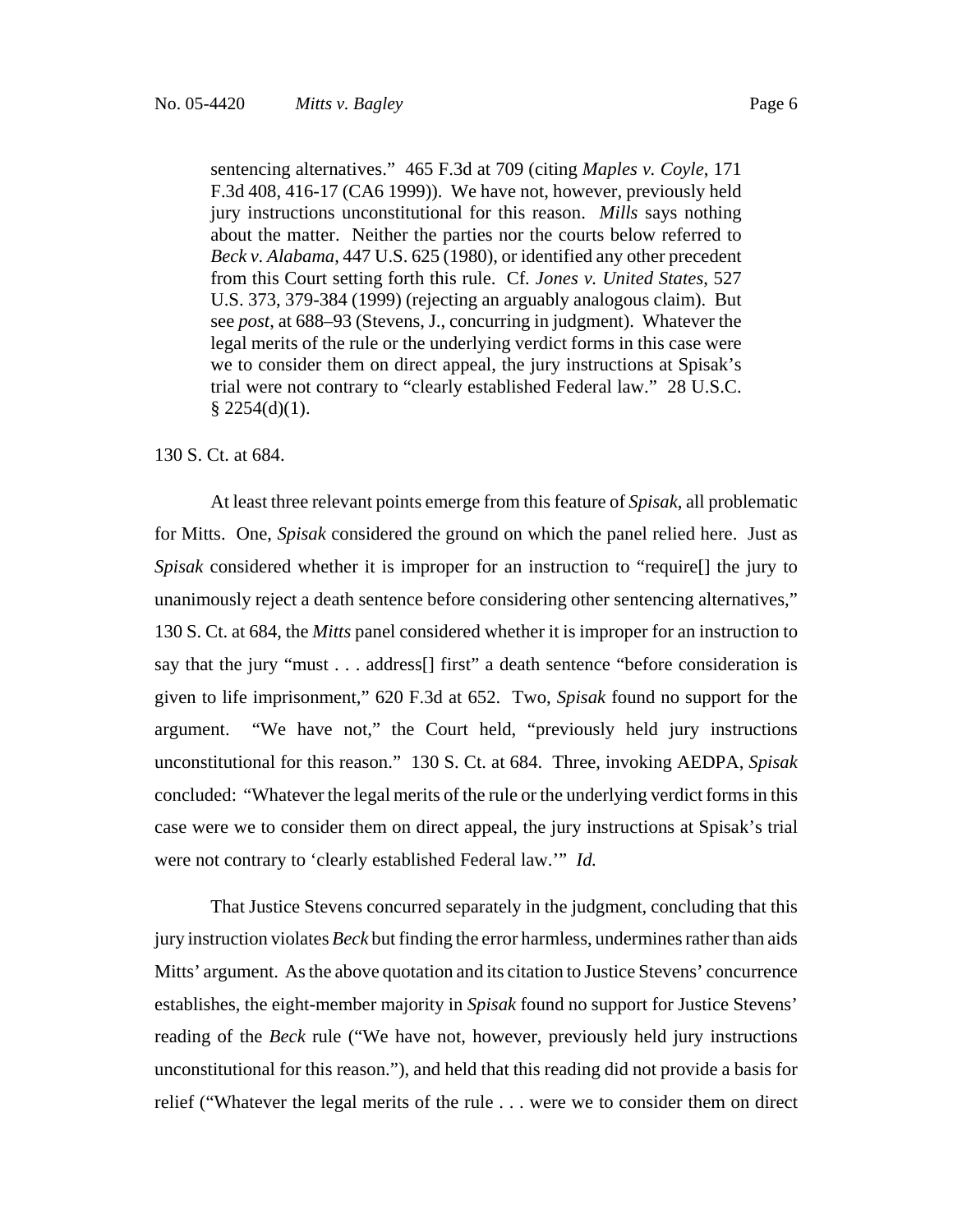appeal, the jury instructions at Spisak's trial were not contrary to 'clearly established Federal law."").

What was true for Spisak is true for Mitts. Same instructions, same argument, same conclusion: No clearly established due process violation occurred. To see it otherwise is to believe that Spisak himself retains the right to obtain relief under this same argument. Yet I doubt that anyone thinks that is true.

2. All of this shows why I disagree with the panel majority's assessment of the merits of Mitts' argument. What to do about it is another matter. While the Federal Rules of Appellate Procedure provide one option—en banc rehearing—it is not a preferred one. En banc rehearing is "not favored and ordinarily will not be ordered." Fed. R. App. P. 35(a). "The decision to grant *en banc* consideration is unquestionably among the most serious non-merits determinations an appellate court can make, because it may have the effect of vacating a panel opinion that is the product of a substantial expenditure of time and effort by three judges and numerous counsel. Such a determination should be made only in the most compelling circumstances." *Bartlett ex rel. Neuman v. Bowen*, 824 F.2d 1240, 1243–44 (D.C. Cir. 1987) (Edwards, J., concurring in the denial of rehearing en banc).

Most of the traditional grounds for full court review are not "compelling" here. There is no circuit split. No other circuit to my knowledge (or for that matter to the parties' knowledge) has invoked this ground for relief or otherwise disagreed with it. This is not an important federal question, at least under Appellate Rule 35(a), since the Ohio courts stopped giving this instruction in 1996. *See Ohio v. Brooks*, 661 N.E.2d 1030 (1996). Although the State says that pending death-penalty habeas petitions presenting this issue remain, it has not told us the number of them, presumably because the schedule for seeking rehearing en banc leaves insufficient time to figure this kind of thing out. There is no intra-circuit conflict. In *Goff v. Bagley*, 601 F.3d 445 (6th Cir. 2010), it is true, the panel treated the capital inmate's *Beck* challenge as forfeited, *id.* at 459–60, and the *Mitts* panel chose to address the challenge under circumstances similar to *Goff*. But that intra-circuit inconsistency goes not to the merits of the *Beck* argument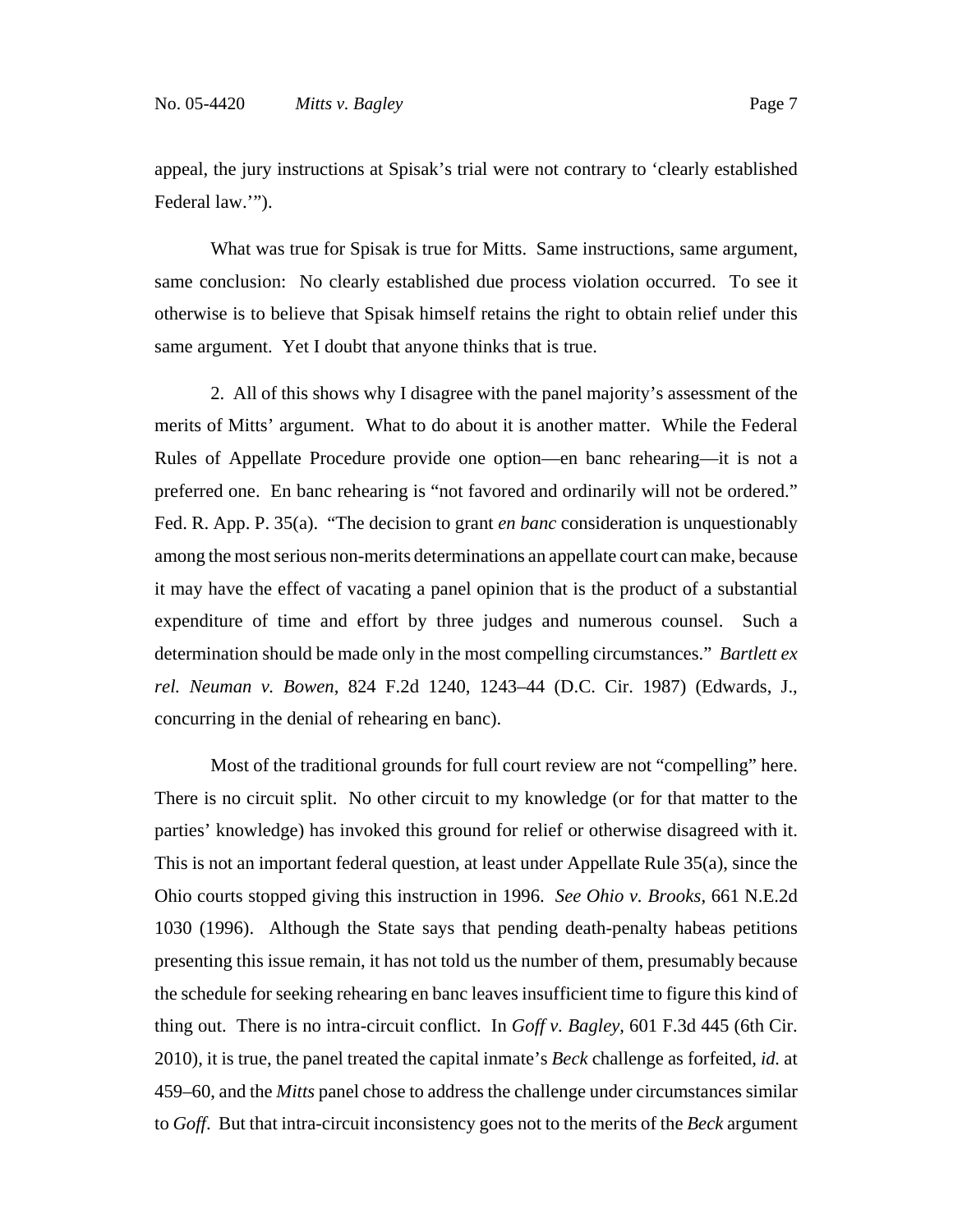but to a question that frequently calls for case-specific judgments that differ in degree but not in kind and that rarely warrant en banc review by themselves. Nor is this a case in which a large number of judges on the court have come to doubt the validity of our own precedent.

That leaves one other possibility—that disagreement with the panel's decision on the merits warrants en banc review. In the run-of-the-mine case that ground rarely suffices, else many cases a year would be decided in panels of 16, a rarely satisfying, often unproductive, always inefficient process. No one thinks a vote against rehearing en banc is an endorsement of a panel decision, as other judges have said and as my explanation in this case confirms. "By declining to rehear a case, we do not sit in judgment on the panel; we do not sanction the result it reached . . . [w]e decide merely that . . . review by the full court is not justified." *Bartlett*, 824 F.2d at 1244 (Edwards, J., concurring in the denial of rehearing en banc).

If the goal is to produce consistent and principled circuit law, moreover, it is fair to wonder whether a process that requires a majority of circuit judges to sit in judgment of two or three colleagues does more to help than to deter that objective, particularly when the central ground for review is mere disagreement on the merits. The judges of a circuit not only share the same title, pay and terms of office, but they also agree to follow the same judicial oath, making them all equally susceptible to error and making it odd to think of the delegation of decisionmaking authority to panels of three as nothing more than an audition. Saving en banc review for "the rarest of circumstances," particularly when the leading ground for review is disagreement on the merits, thus "reflects a sound, collegial attitude," one worth following here. *Air Line Pilots Ass'n Int'l v. E. Air Lines, Inc.*, 863 F.2d 891, 925 (D.C. Cir. 1988) (R.B. Ginsburg, J., concurring in the denial of rehearing en banc). Skepticism about the value of meritsbased en banc review reflects one other thing: We are not the only Article III judges concerned with deciding cases correctly. Sometimes there is nothing wrong with letting the United States Supreme Court decide whether a decision is correct and, if not, whether it is worthy of correction.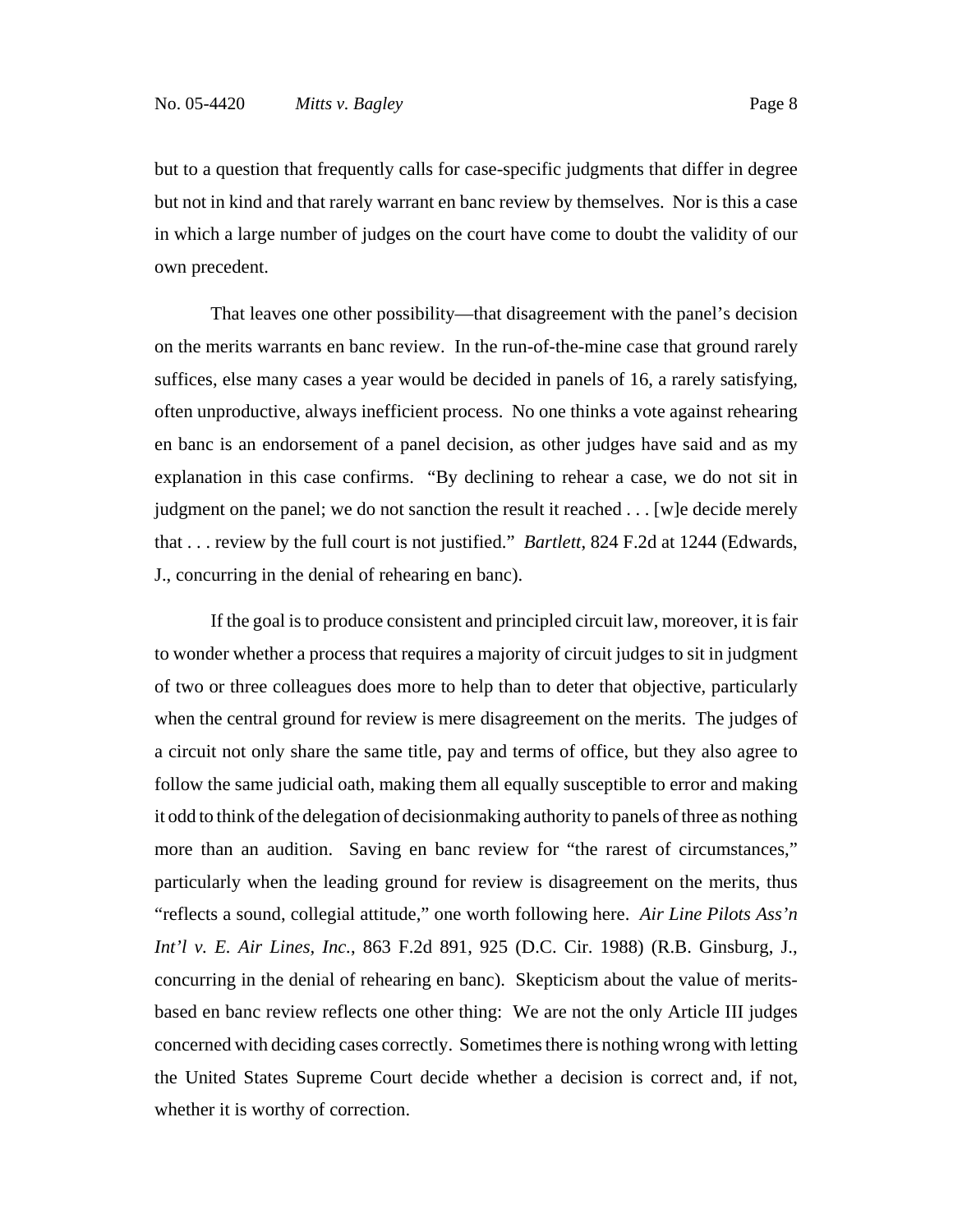For these reasons, I concur in the denial of rehearing en banc.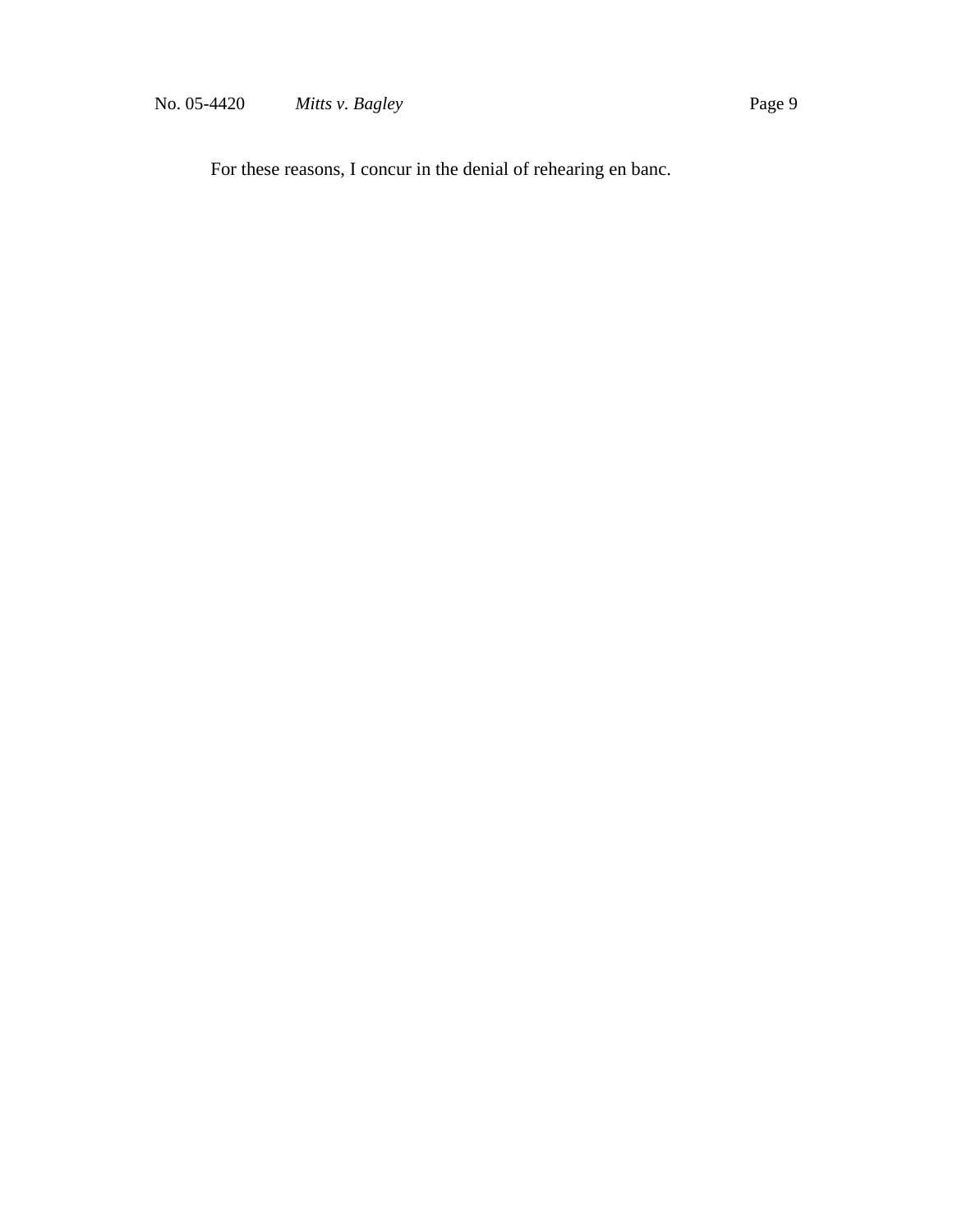MERRITT, Circuit Judge, concurring in the Court's action declining *en banc* review. I agree with Judges Sutton and Kethledge in their concurring opinion that my opinion for the panel in this Ohio death penalty case should not be vacated. Nevertheless, some of the language of the concurrence mischaracterizes the case and should be noted for the record. Justice Stevens in his concurring opinion did conclude, as stated in the concurrence, that the instant jury instruction violated *Beck v. Alabama*; but Justice Stevens did not "find the error harmless," as stated in page 6 of the concurring opinion. The concurring opinion also relates that the instruction in question is not an "acquittal first" instruction, but Justice Stevens states just the opposite view throughout his concurring opinion. Nor do I find, as stated by my concurring colleagues, that the majority in *Spisak* states anywhere that it had "considered the [*Beck v. Alabama*] ground" on which Justice Stevens relied in his concurring opinion. Rather, the majority of the court said: "Neither the parties nor the courts below referred to *Beck v. Alabama* . . ." and hence the majority does not appear to have considered Justice Stevens' argument on the merits. My panel opinion simply proposes that the law of the Sixth Circuit follow Justice Stevens' interpretation of the opinion that he wrote in *Beck v. Alabama*.

Although my concurring colleagues make it clear that they disagree with me in this case, they do not say whether they agree with Justice Stevens' concurring opinion or not. I have simply tried to follow closely Justice Stevens' interpretation of *Beck v. Alabama*, and his interpretation seems quite clear: